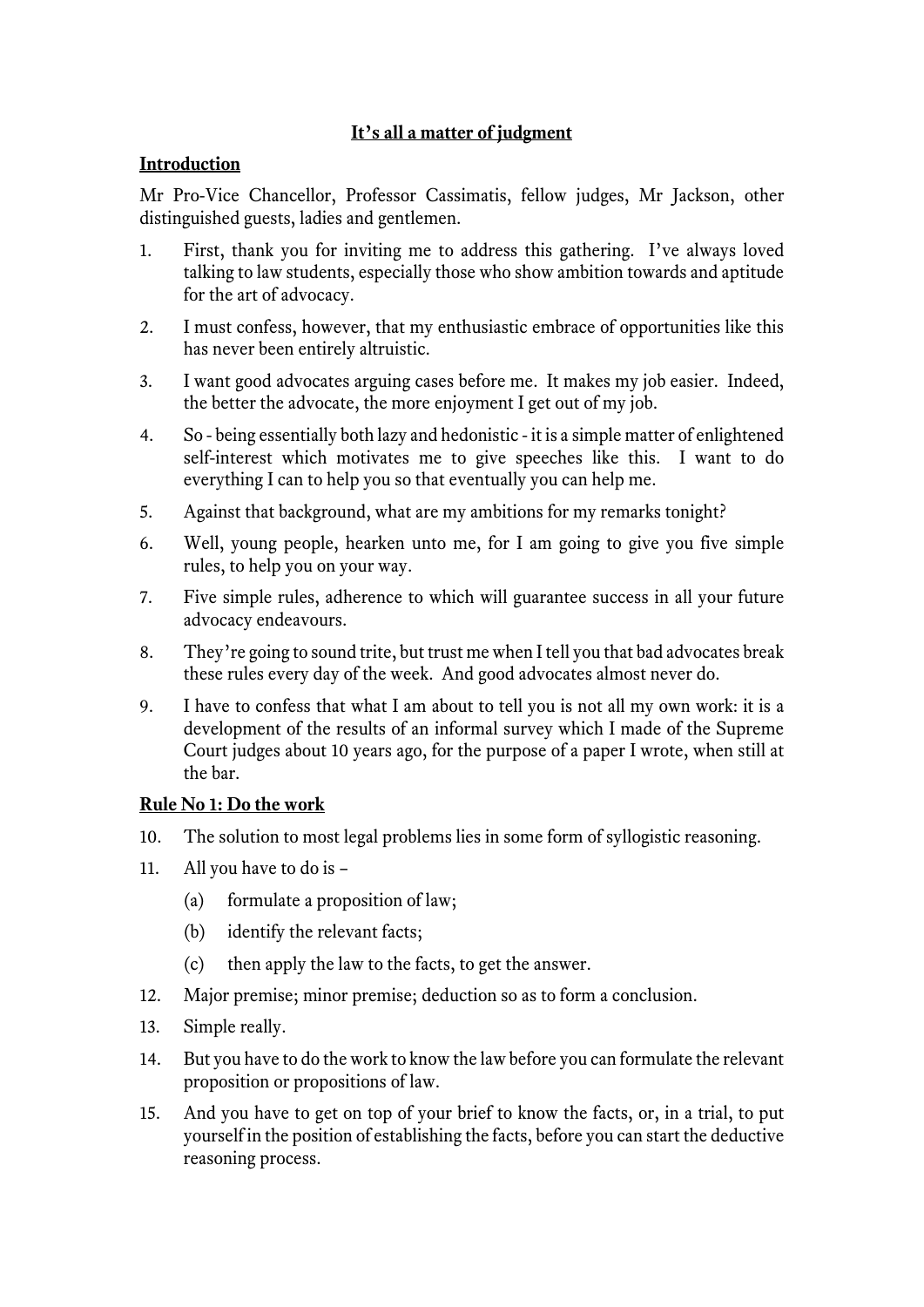- 16. Sometimes this is easy. More often it is hard and tedious.
- 17. But there is no excuse for not doing it. It is a breach of duty on every level. And it is immediately obvious to the Court.

### **Rule No 2: Separate the wheat from the chaff**

- 18. The poor advocate will serve up every argument of which his or her imagination can conceive, in the hope that the judge will swallow one of them.
- 19. This often has the opposite effect to that which is sought.
- 20. The palatable becomes hidden amongst the unpalatable with the consequence that there is an increased risk of rejection of the whole dish.
- 21. You are far better off identifying the good arguments and jettisoning the hopeless ones.
- 22. In *Giannarelli v Wraith* (1988) 165 CLR 543 (at 556) Mason CJ expressed my rule in this way:

… the course of litigation depends on the exercise by counsel of an independent discretion or judgment in the conduct and management of a case in which he has an eye, not only to his client's success, but also to the speedy and efficient administration of justice. In selecting and limiting the number of witnesses to be called, in deciding what questions will be asked in cross-examination, what topics will be covered in address and what points of law will be raised, counsel exercises an independent judgment so that the time of the court is not taken up unnecessarily, notwithstanding that the client may wish to chase every rabbit down its burrow.

- 23. The truth is that one of the most trenchant criticisms which can be advanced of counsel is that they will run anything.
- 24. It is not a compliment. It means that the counsel either
	- (a) doesn't possess the discernment to identify the arguments which should not be run; or
	- (b) doesn't have the willpower to exercise his or her independent judgment and stand up for it in the face of pressure from clients or solicitors.
- 25. If you have to make the call as to which arguments to run, how do you go about it?
- 26. It's much harder when you are inexperienced.
- 27. But what you must practise is clarity of thought. You must develop a keen eye for the relevant. Develop a case theory and run with it.
- 28. Of course, a particular case might require more than one case theory. You might have alternative arguments of similar worth. Nothing wrong with that. Indeed sometimes the judge might prefer what you thought was an alternative but essentially weaker argument. If you are going to run alternatives, what you have to do is make sure that they are all cases that are worth running.

### **Rule No 3: Don't put your head in the sand**

- 29. Do not engage in a head in the sand approach to advocacy.
- 30. There are two ways in which such an approach could become manifest.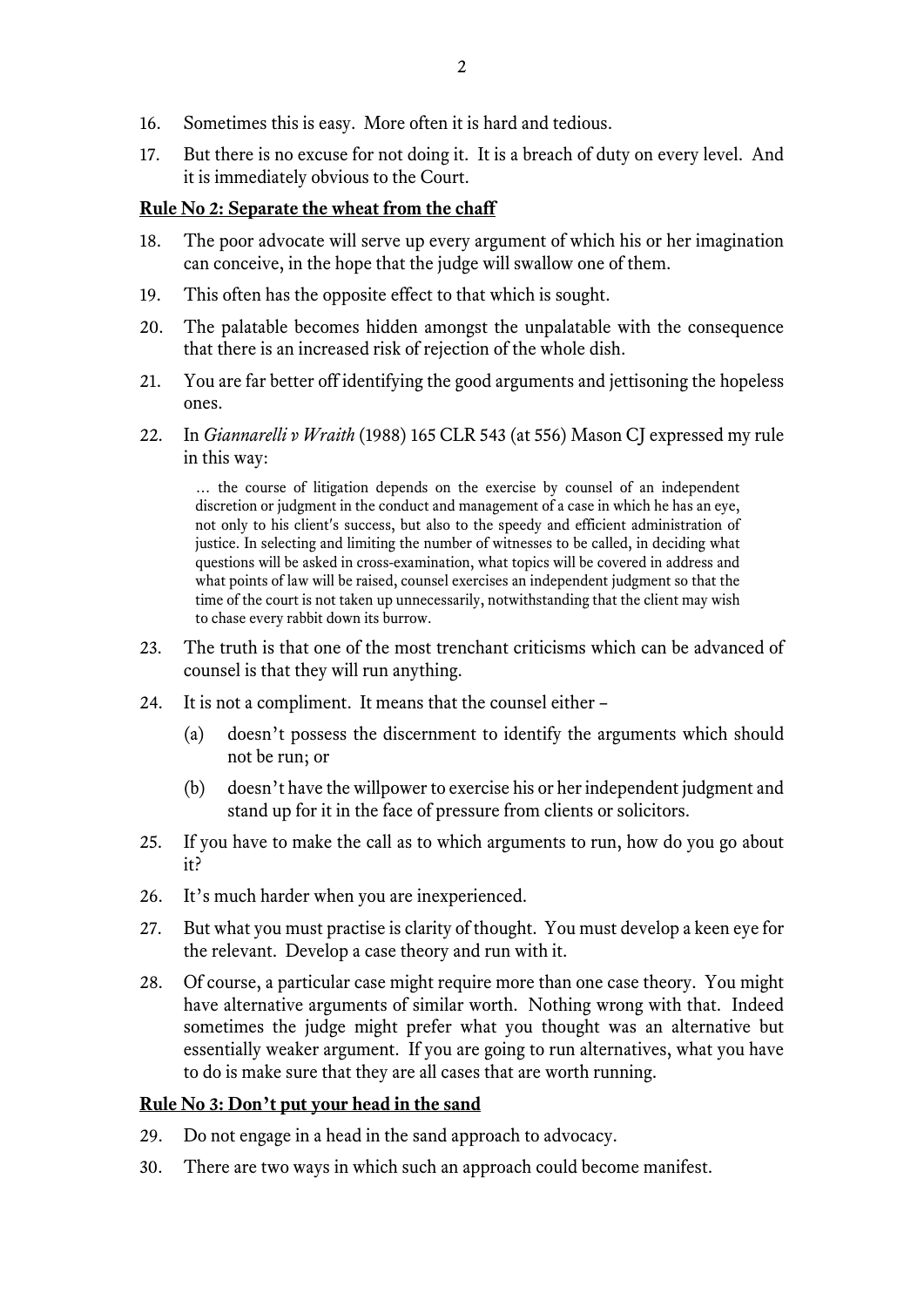- 31. First, in relation to your own case, in either the incompetent or deliberate failing to face up squarely to the problems in it.
- 32. Second, in relation to your opponent's case, in failing to identify and to respond to the fact that there might actually be something to be said in its favour. You must face up squarely to the strengths of your opponent's case.
- 33. It is terrible advocacy, for example, to respond to a query from the bench about proposition Y, by saying merely "We say proposition X."
- 34. Everyone knows that you say X (because it's in your written submissions and you've probably said it orally at least twice). What the court wants to know is why X is to be preferred to Y.
- 35. You have to engage with the problem posed by the particular dispute. The idea is to have thought all of this through, and to have an answer which does not involve merely a repetition of your case, but involves giving the judge the means to evaluate the two cases and come down on your side.
- 36. The good advocates operate in the grey areas which exist between the two cases and find a way to shade those areas in a way which suits them.
- 37. Let me put this another way:
	- (a) An advocate's task is only partially complete once he or she has prepared the argument which he or she wishes to present.
	- (b) Still to come is the process of engagement with the Court. This is the most significant part of the task, because it is the pointy end of the persuasive role.
	- (c) And can I say that the process of engagement is the most fun.
	- (d) The advocate who is ready and able to respond with a clear and succinct statement of the best response that can be made to counter the best points made by his or her opponent is way ahead of the game.
	- (e) How do you put yourself in the position to do that?
	- (f) See rule no. 1.
- 38. Let me give you a three tips to aid the manner by which you go about the process of engagement with the Court.
- 39. The first tip: have a plan.
	- (a) Good organisation is an attribute which can be employed at every stage of the advocate's task. It is a basic skill generally requiring only common sense and diligence, but one which the Court greatly appreciates. It saves time and makes the judge's role much easier.
	- (b) The advocate who conveys the impression that he or she is going about his or her examination, cross-examination or submissions in a planned and structured way has an immediate advantage over his or her opponent who appears to be merely bumbling along asking questions or making submissions as the thought occurs.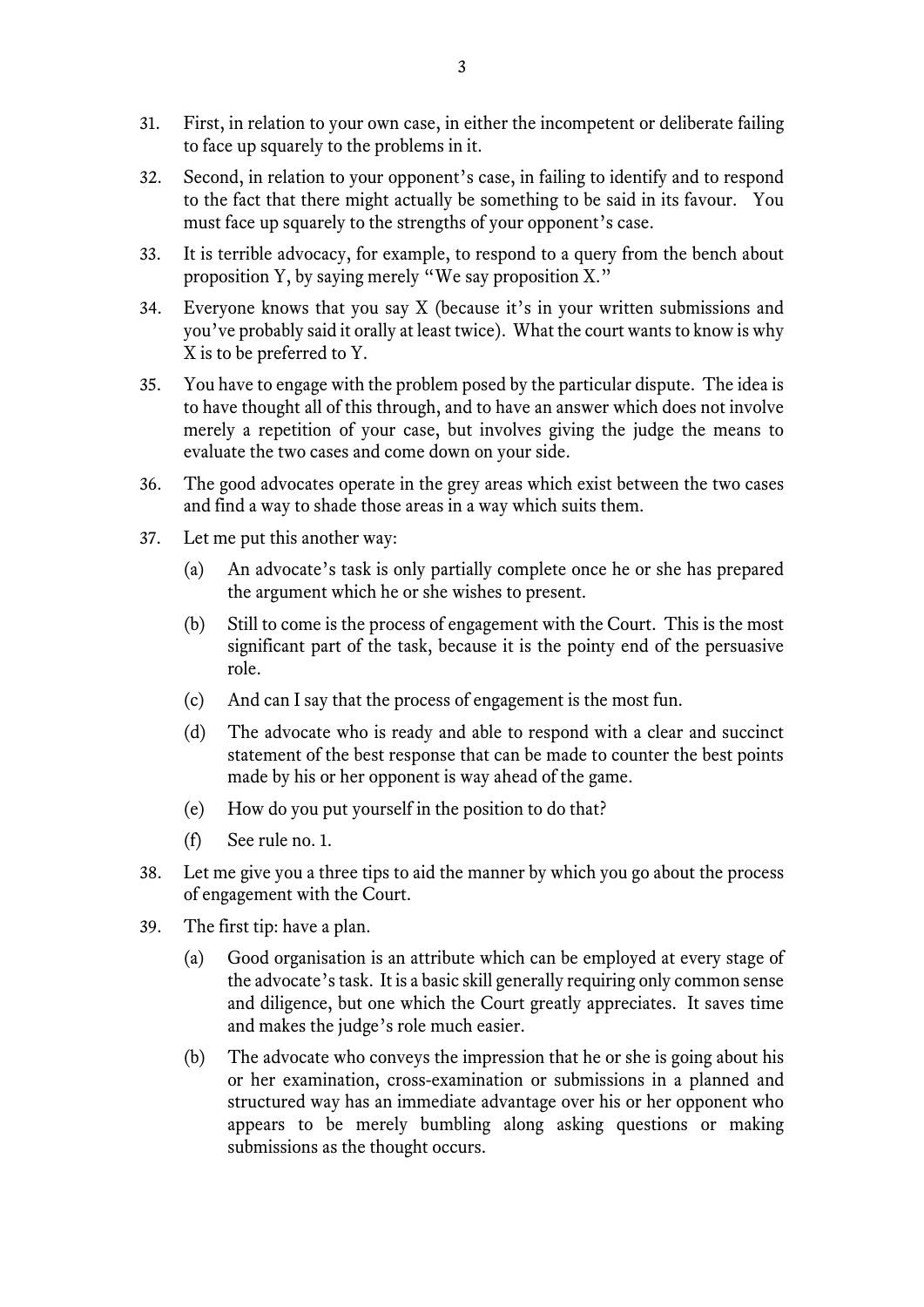- (c) The latter mode of behaviour is at best annoying to the Court and at worst indicative of the quality of the questions and submissions.
- 40. The second tip: your plans must be flexible.
	- (a) No battle plan survives contact with the enemy.
	- (b) You may well have a plan and have explained it and it might well make perfect objective sense, but the judge might have other ideas.
- 41. The third tip: When questions are asked, answer them, directly and without evasion. Here is where having already done the work, and having real clarity of thought, will be critical.

### **Rule No 4: Keep calm and be courteous**

- 42. Our system is adversarial. You are trying to win an outcome for your client, by defeating an opponent. Martial metaphors are often employed to describe the court system and the role of advocates. Such metaphors have a real validity.
- 43. But they should not be pushed too far. In the performance of your role in the heat of the battle, you must not confuse strength and assertiveness with discourtesy and uncontrolled aggression.
- 44. This is not an uncommon failing for inexperienced advocates, because they tend to overcompensate for their own weaknesses and fears.
- 45. It is an old saying that "Courtesy costs nothing and profits everybody."
- 46. As in life, so in the courtroom. Judges expect advocates to exhibit professional courtesy and view with disdain departures from it.
- 47. Indeed, courtesy is usually the rule even in what the inexperienced advocate might think is that most combative of court room techniques: cross-examination.
- 48. As John Mortimer once had Rumpole observe:

The art of cross-examining, I have always believed, is not the art of examining crossly, and I started in my politest, gentles and most respectful tone of voice. Lull the witness into a false sense of security was my way, and ask questions she has to agree to before you spring the surprises.

- 49. Of course I do not mean that it is never necessary to bring the hammer down on a witness, but it is necessary less often than most people think.
- 50. And even when a degree of firmness is required with a witness (or even a judge for that matter), it can and should be done professionally and without discourtesy.
- 51. Opponents should always be treated with courtesy. More than one career has been ruined by counsel playing the man not the ball. Instead of having your opponent's instructing solicitor or client thinking that next time they should brief you, they might end up vowing that you'll never get a brief from them if it's the last thing they do.

#### **Rule No 5: Sometimes you just have to screw your courage to the sticking-place**

52. Lady Macbeth's famous encouragement to her husband in the face of his second thoughts on the regicide they were both contemplating, may be an unlikely source for a rule about advocacy, but it is a valid one.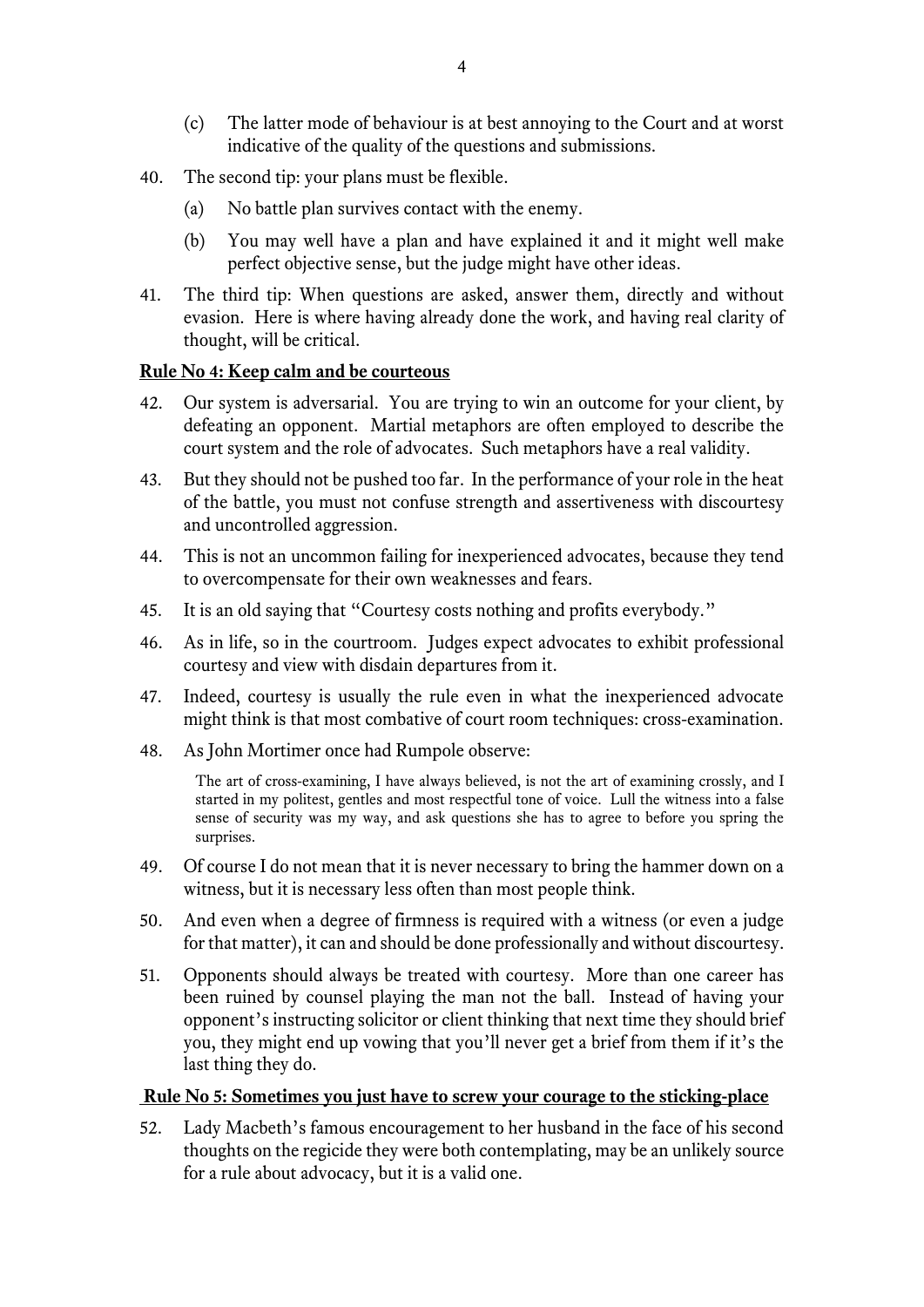53. In his book *The Art of the Advocate*, Du Cann said this of the advocate:

He must also have courage. There must be no timidity about his performances. Resort to the law is a form of civilized warfare, the advocate the modern representative of the medieval champion. Courage, of course, cannot stand alone. There is a time to stand and a time to sit for every advocate, and unless he can solemnize some form of marriage between courage and judgment he will never reach the first rank of the profession.

54. Indeed, the Barristers' Conduct Rules emphasise the need for courage. The first rule in the collection of rules articulating the duty owed to the client is this:

A barrister must promote and protect fearlessly and by all proper and lawful means the client's best interests to the best of the barrister's skill and diligence, and do so without regard to his or her own interest or to any consequences to the barrister or to any other person.

- 55. It's easy to overstate the question of courage when you are talking about advocacy.
- 56. We are not diving on grenades.
- 57. But we are talking about the performance of tasks which may be hard, or scary or unpopular or distasteful. As to the latter, contemplate for a moment crossexamining in sex crime cases.
- 58. Sometimes, although you'd rather be almost anywhere else, your job is just to suck it up and perform. On those occasions, you do have to make a conscious decision to put aside your fears and concerns and do your job.
- 59. It's not about you. It's about your client.
- 60. So, for example, the ability fearlessly to persevere in the face of initial judicial resistance is seen as one of the hallmarks of good advocacy.
- 61. On the other hand, the stubborn perseverance in something which is hopeless is regarded as one of the hallmarks of poor advocacy.
- 62. The trick is having the judgment to discern the difference between fearless perseverance and arguing the unarguable.
- 63. In my field, it is not uncommon to find weaker advocates go to water in the face of my expression of preliminary views adverse to them. What I find much more helpful is the good advocate who will find a way to seek to turn me around.

### **Conclusion**

- 64. So to sum up, here are my five rules. For success to be guaranteed:
	- (a) Rule No 1: Do the work
	- (b) Rule No 2: Separate the wheat from the chaff
	- (c) Rule No 3: Don't put your head in the sand
	- (d) Rule No 4: Keep calm and be courteous.
	- (e) Rule No 5: Sometimes you have to screw your courage to the sticking place
- 65. Having said that, I suppose that there is one other thing you need.
- 66. If you aspire to good advocacy, there is one attribute which you must develop.